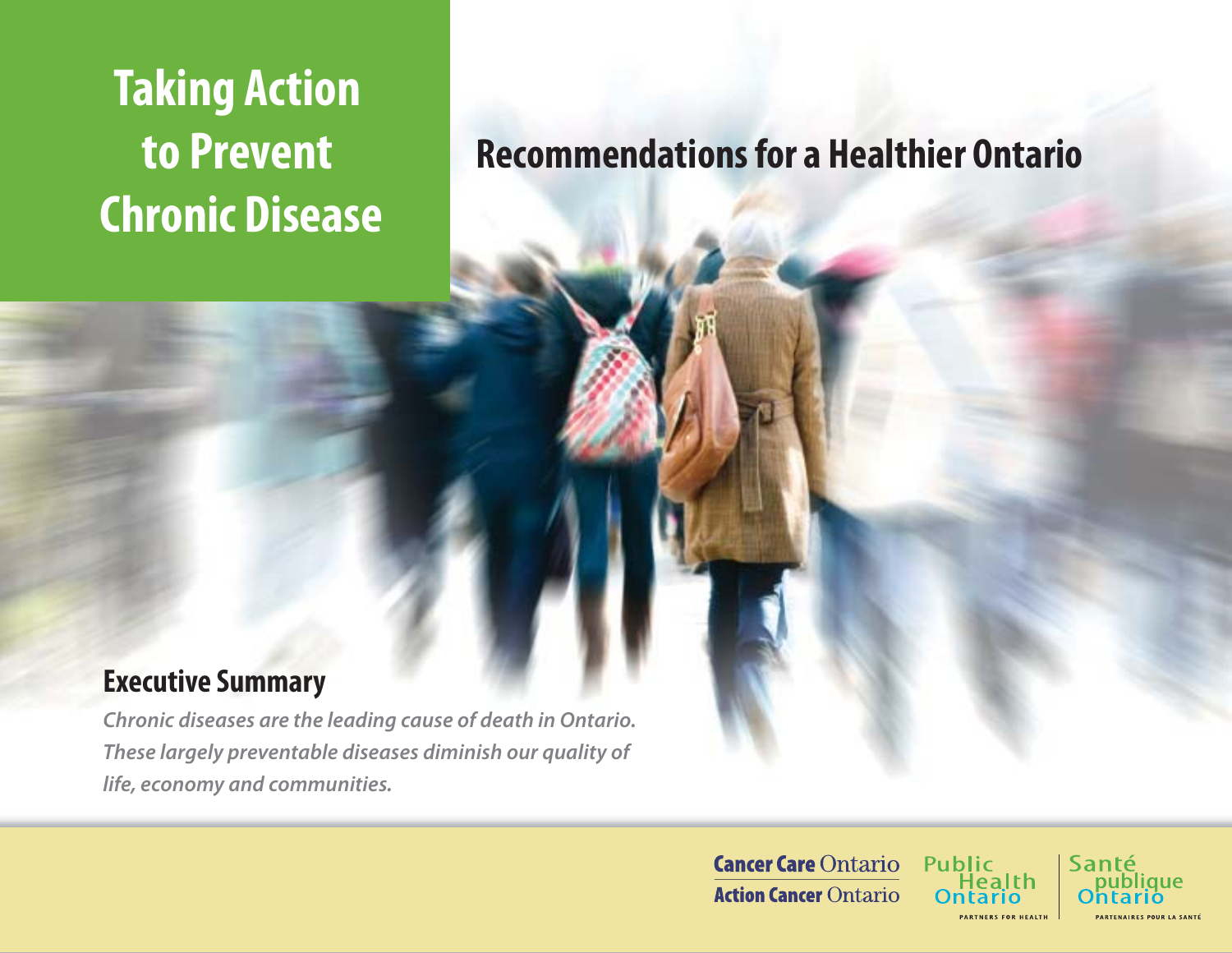

**Agency for Health Protection and Promotion**

**Agence de protection et de promotion de la santé**



**Action Cancer Ontario** 

Published by the Ontario Agency for Health Protection and Promotion, and Cancer Care Ontario

#### **Cancer Care Ontario**

620 University Avenue, Toronto, Ontario M5G 2L7 Telephone: 416.971.9800

www.cancercare.on.ca

#### **Public Health Ontario**

480 University Avenue, Suite 300, Toronto, Ontario M5G 1V2 Telephone: 647.260.7100

#### www.oahpp.ca

© Queen's Printer for Ontario, 2012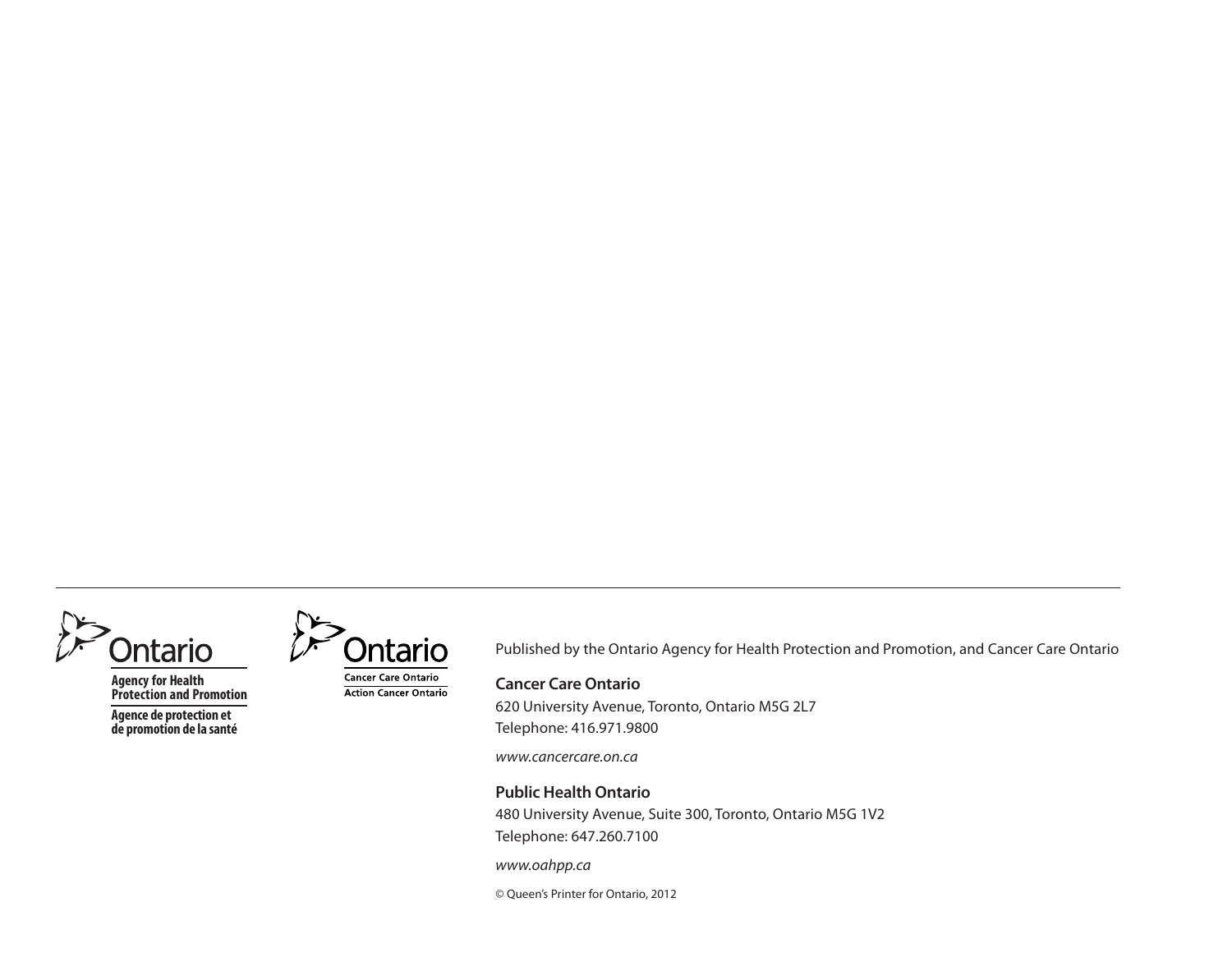#### **Permission to reproduce**

Except as otherwise specifically noted, the information in this publication may be reproduced, in part or in whole and by any means, without charge or further permission from Cancer Care Ontario or Public Health Ontario for noncommercial purposes, provided that due diligence is exercised in ensuring the accuracy of the information reproduced; that Cancer Care Ontario and Public Health Ontario are identified as the source institution; and that the reproduction is not represented as an official version of the information reproduced, nor as having been made in affiliation with, or with the endorsement of, Cancer Care Ontario and Public Health Ontario.

For permission to reproduce the information in this publication for commercial redistribution, please email: publicaffairs@cancercare.on.ca or info@oahpp.ca

| ISBN | 978-1-4435-8969-7 | Print      |
|------|-------------------|------------|
| ISBN | 978-1-4435-8970-3 | <b>PDF</b> |

#### **Canadian cataloguing in publication data**

Taking Action to Prevent Chronic Disease: Recommendations for a Healthier Ontario

Includes bibliographical references.

#### **How to cite this publication**

Cancer Care Ontario, Ontario Agency for Health Protection and Promotion (Public Health Ontario). Taking action to prevent chronic disease: recommendations for a healthier Ontario. Toronto: Queen's Printer for Ontario; 2012.

#### **Additional copies**

For additional copies please contact: Cancer Care Ontario's Public Affairs Department at 416.971.9800, TTY 416.217.1815, or at publicaffairs@cancercare.on.ca or Public Health Ontario's Public Affairs Department at 647.260.7100, or at info@oahpp.ca.

We are committed to ensuring accessible services and communications to individuals with disabilities. To receive any part of this document in an alternate format, please contact Cancer Care Ontario's Public Affairs Department at 416.971.9800, TTY 416.217.1815, or at publicaffairs@cancercare.on.ca or Public Health Ontario's Public Affairs Department at 647.260.7100, or at info@oahpp.ca.

This publication is also available online at www.cancercare.on.ca/takingaction or www.oahpp.ca/takingaction.

Aussi offert en français sous le titre Agir pour prévenir les maladies chroniques : Recommandations pour améliorer la santé de la population ontarienne.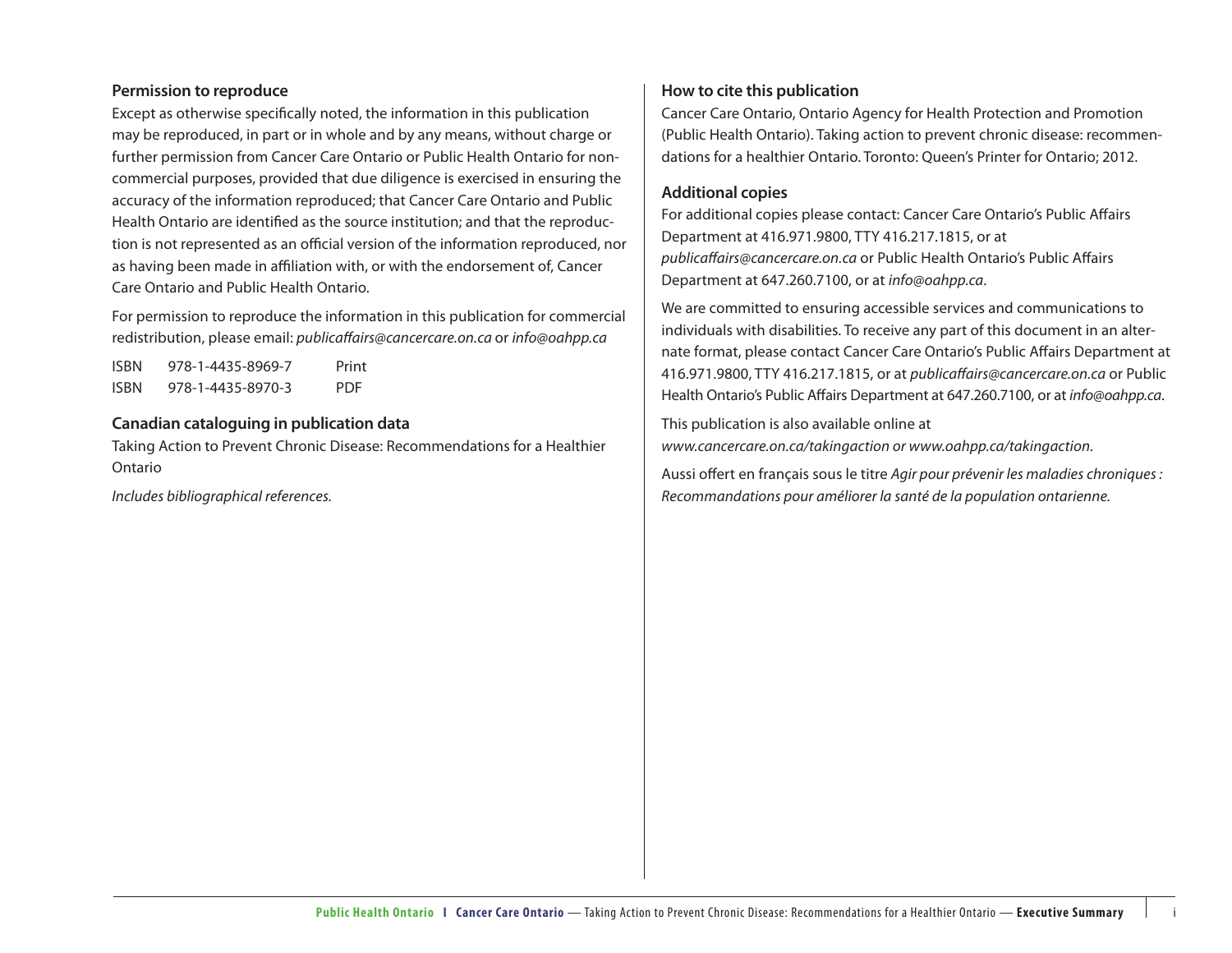#### **Public Health Ontario I Cancer Care Ontario** — Taking Action to Prevent Chronic Disease: Recommendations for a Healthier Ontario — **Executive Summary**

**Public Health Ontario (Ontario Agency for Health Protection and Promotion)** is a Crown corporation dedicated to protecting and promoting the health of all Ontarians and reducing inequities in health. As a hub organization, Public Health Ontario links public health practitioners, front-line health workers and researchers to the best scientific intelligence and knowledge from around the world.

Public Santé Health publique<br>Intario **IRTNERS FOR HEALTH PARTENAIRES POUR LA SANTÉ** 

ii

#### **Acknowledgements**

This report was produced by the joint Public Health Ontario/Cancer Care Ontario Prevention Working Group.

#### **Prevention Working Group**

#### *Chairs*

**Heather Manson**, MD, FRCPC, MHSc Director, Health Promotion, Chronic Disease and Injury Prevention, Public Health Ontario

**Linda Rabeneck**, MD, MPH, FRCPC Vice President, Prevention and Cancer Control, Cancer Care Ontario

#### *Leads*

**Kenneth R. Allison**, PhD Senior Scientist, Health Promotion, Chronic Disease and Injury Prevention, Public Health Ontario (Physical activity recommendations)

**Brian Hyndman**, MHSc Senior Planner, Public Health Ontario (Alcohol recommendations)

**Alethea Kewayosh** A/Director, Aboriginal Cancer Control, Cancer Care Ontario(Capacity for change recommendations)

**Scott Leatherdale**, PhD Associate Professor and Cancer Care OntarioResearch Chair, School of Public Health and Health Systems, University of Waterloo (Tobacco recommendations)

**Heather Manson**, MD, FRCPC, MHSc Director, Health Promotion, Chronic Disease and Injury Prevention, Public Health Ontario (Capacity for change recommendations)

**Loraine Marrett**, PhD Director, Surveillance, Prevention and Cancer Control, Cancer Care Ontario(Risk factor and disease evidence)

**Mary Fodor O'Brien**, MHSc, RD Nutrition Specialist, Public Health Ontario (Healthy eating recommendations)

**Ruth Sanderson**, MSc Manager, Analytic Services, Public Health Ontario (Risk factor and disease evidence)

**Beth Theis**, MSc Manager, Surveillance, Prevention and Cancer Control, Cancer Care Ontario (Risk factor and disease evidence, physical activity and alcohol recommendations)

**Rebecca Truscott**, MHSc, RD Health Promotion Specialist, Nutrition, Prevention and Cancer Control, Cancer Care Ontario (Healthy eating recommendations)

**Special thanks go to the expert panels on tobacco, alcohol, physical activity, healthy eating and capacity for change. Please see Appendix 2 for membership.**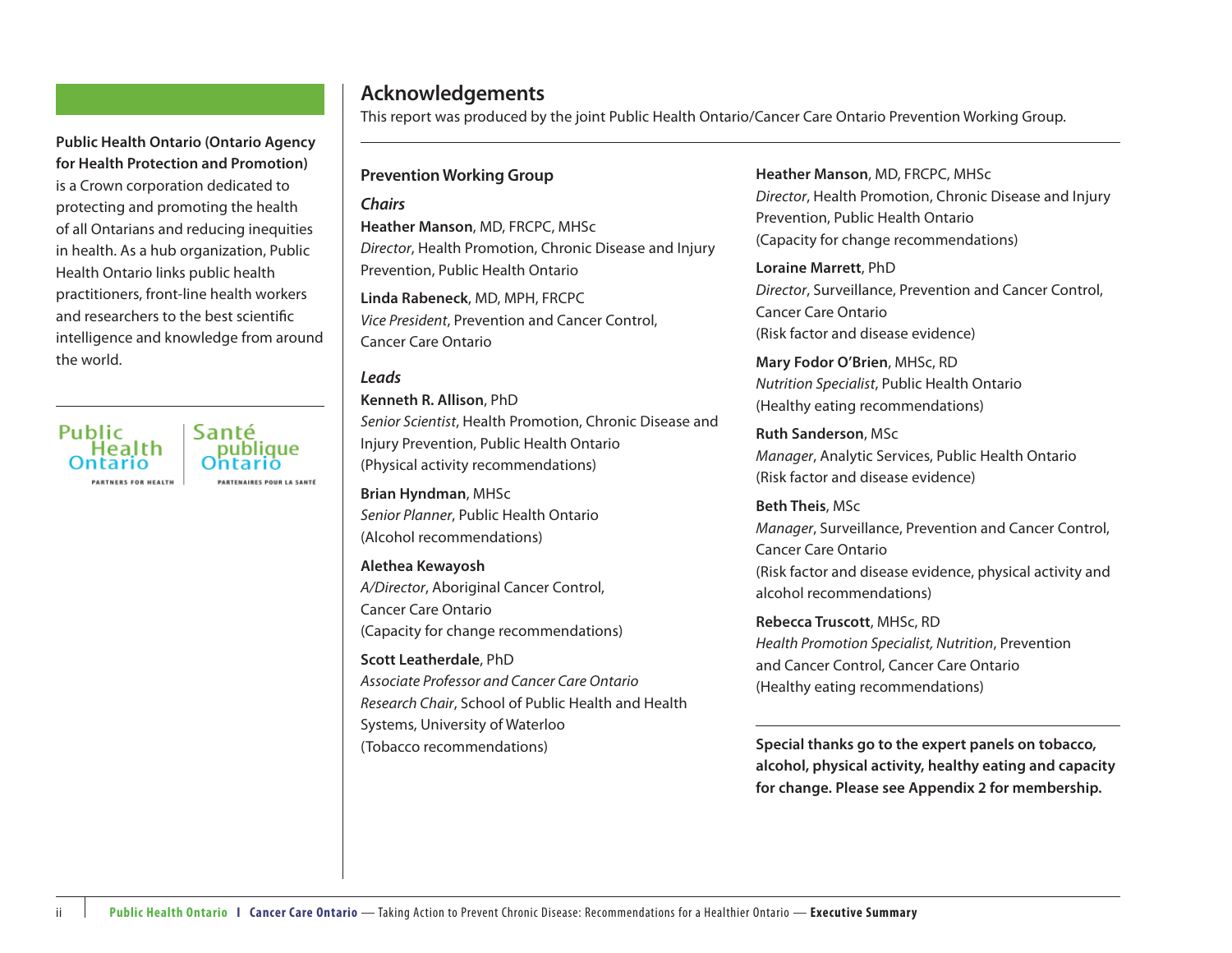#### **Contributors**

#### *Public Health Ontario*

**Marlon Drayton**, MSc, MSA, Senior Policy Analyst **Phat Ha**, MPH, Research Coordinator **Karin Hohenadel**, MSc, Epidemiologist **Juliana Jackson**, MHA, Senior Policy Analyst **Alexandra Kyriakos, MA, Director, External Affairs Allison McArthur**, MISt, Library and Information Specialist **Christiane Mitchell**, MAP, Research Assistant **Jennifer Modica**, MA, Communications Specialist **Michelle Murti**, MD, CCFP, MPH, Public Health and Preventive Medicine Resident

**Jennifer Robertson**, PhD, Senior Evaluator

**Beate Sander**, PhD, Scientist, Health Economics

**Anne Simard, MHSc, Chief Public Affairs Officer** 

**Peter Tanuseputro**, MHSc, MD, CCFP, Public Health and Preventive Medicine Resident

#### *Cancer Care Ontario*

**Dafna Carr**, MBA, Director, Policy, Planning and Knowledge Translation and Exchange

**Elisa Candido**, MPH, Research Associate (epidemiology)

**Maria Chu**, MA, MISt, Health Information Specialist

**Stephanie Ryan-Coe**, BA Hons, Senior Communications Strategist

**Steven Savvaidis**, MHSc, Manager, Program Training and Consultation Centre

**Suriya Veerappan, MA (Candidate), Public Affairs** Advisor

**Cancer Quality Council of Ontario liaison (Secretariat) Rebecca Anas**, MBA, Director

**Christine Chan**, PGDipPH (Distinction), MPH Epidemiology (Candidate), Senior Policy Advisor

**Jennifer Stiff**, MRes, Senior Policy Advisor

*Project lead* **Melissa Tamblyn**, MPA

*Writer***Christine Mercer**, BA, Adhawk Communications Inc. **Cancer Care Ontario**—an Ontario government agency—drives quality and continuous improvement in disease prevention and screening, the delivery of care and the patient experience, for cancer, chronic kidney disease and access to care for key health services.

Known for its innovation and results driven approaches, Cancer Care Ontario leads multi-year system planning, contracts for services with hospitals and providers, develops and deploys information systems, establishes guidelines and standards and tracks performance targets to ensure system-wide improvements in cancer, chronic kidney disease and access to care.

## **Cancer Care Ontario Action Cancer Ontario**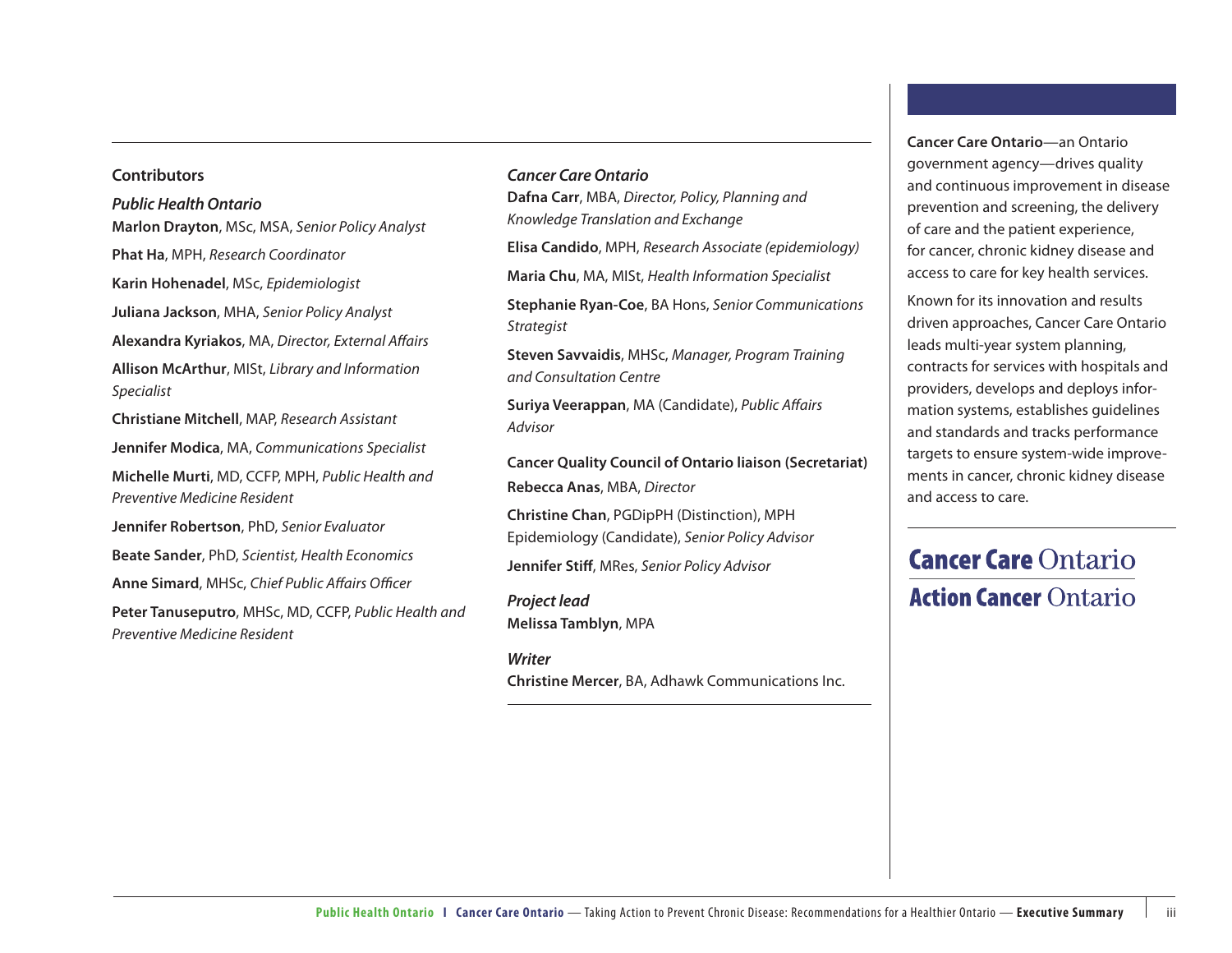### Executive Summary

Chronic diseases are the leading cause of death in Ontario. In 2007, chronic diseases, including cancers, cardiovascular diseases, chronic respiratory disease and diabetes were responsible for 79% of all deaths in the province. These largely preventable diseases diminish our quality of life, economy and communities. As Ontario's population increases and gets proportionately older, the rising burden of chronic disease on the health care system will also become unsustainable.

#### **Shared responsibility for reducing exposure**

Increased chronic disease incidence, burden and costs are not inevitable. Review of the related evidence confirms strong associations between four underlying and modifiable risk factors (tobacco, alcohol consumption, physical inactivity and unhealthy eating), and the most common chronic diseases.

Evidence-informed interventions that focus on reducing exposure to these risk factors would reduce the burden of chronic diseases in Ontario. Such interventions must be mandated through clear and actionable population-level policies.

Ontario is doing a good job of managing chronic diseases. It is now time to do a better job of preventing them. The responsibility for doing so is shared among federal, provincial and municipal governments in collaboration with non-governmental partners. Because so many levers for change exist outside the health sector, all sectors of society and government must be engaged in a comprehensive, integrated and sustained strategy to prevent chronic disease.

This report complements the priorities set out in Ontario's Action Plan for Health Care, which also mentions the need for an integrated approach with partners across Ontario's health care system. Components of the Action Plan related to the prevention of chronic disease include the establishment of a panel to address childhood obesity and expanding efforts to reduce smoking rates (e.g., by increasing access to nicotine replacement therapies).<sup>1</sup>

This report, Taking Action to Prevent Chronic Disease: Recommendations for a Healthier Ontario, makes 22 recommendations for evidence-informed actions to guide a provincial strategy to deliver these outcomes:

- $\blacksquare$  Reduce population-level exposure to four key risk factors
- Build capacity for chronic disease prevention
- Work towards health equity

Taking Action to Prevent Chronic Disease: Recommendations for a Healthier Ontario is the work of the Prevention Working Group (PWG), a collaboration of Public Health Ontario and Cancer Care Ontario supported by panels of subject matter experts and public health stakeholders.

*Ontario is doing a good job of managing chronic diseases. It is now time to do a better job of preventing them.*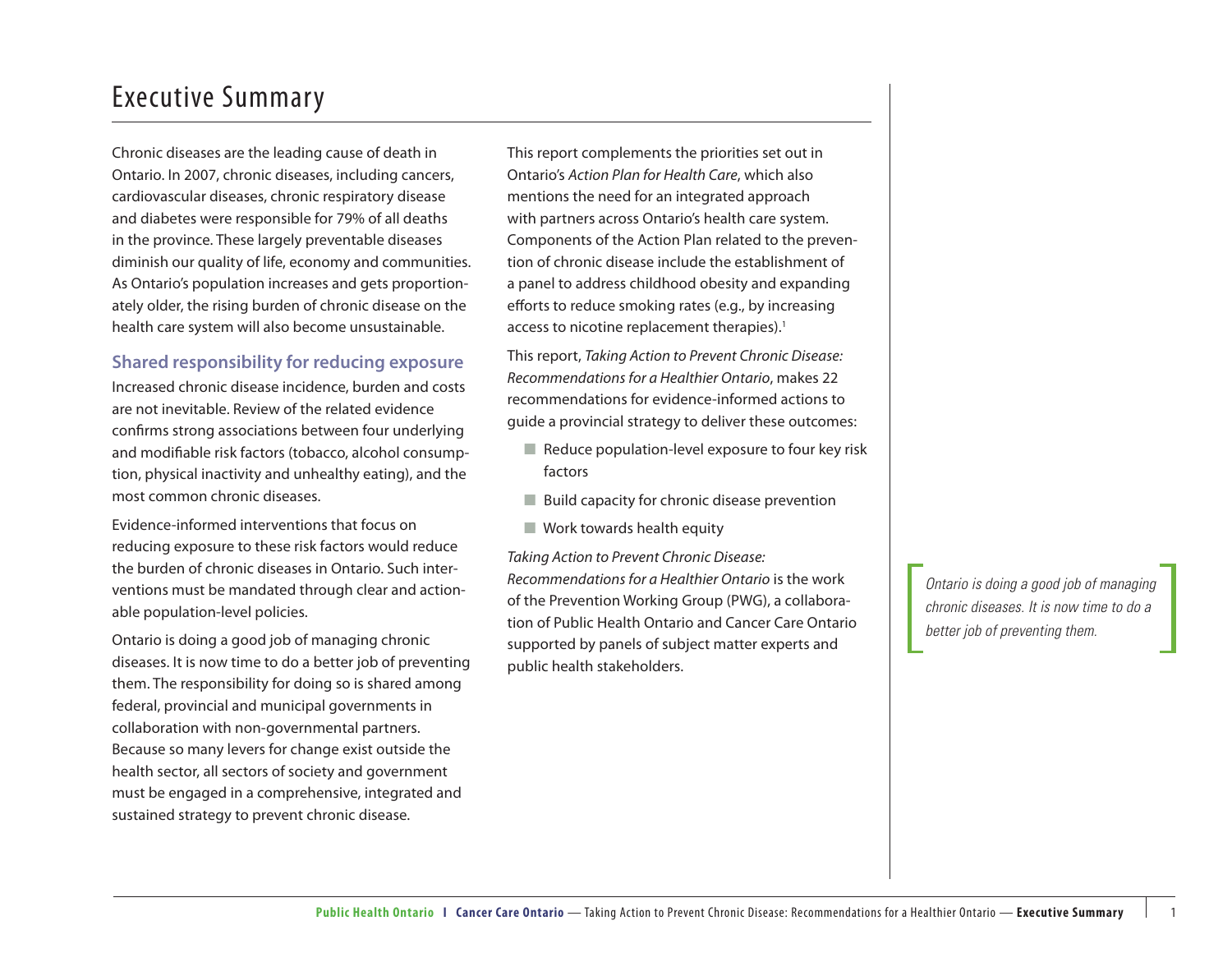#### **Executive Summary**

**An urgent need**

**Criteria for selecting recommendations**

**Technical Appendix**

#### **Recommended Population-Level Interventions**

**Tobacco use recommendations**

*There is considerable opportunity for improvement in reducing Ontarians' exposure to risk.*

#### **An urgent need**

The PWG has examined the evidence for prevention of the four leading chronic diseases through reduction of exposure to tobacco, alcohol consumption, physical inactivity and unhealthy eating. They have concluded that there is considerable opportunity for improvement in reducing Ontarians' exposure to risk.

**Continued tobacco use:** 20.3% of Ontarians 20 years and older continue to smoke.

**Drinking more alcohol:** 21.7% of Ontario adults aged 18 or older drink more alcohol than recommended.

**High levels of physical inactivity and unhealthy eating:** 49.2% of Ontarians aged 12 or older report being inactive during their leisure time, and more than half have inadequate vegetable and fruit consumption.

**More overweight and obese:** 60% of men and 45% of women in Ontario are overweight or obese.

**Persistent health inequity:** Ontarians who live in the poorest or rural neighbourhoods, have less than secondary school education, or identify as First Nations, Inuit or Métis are more likely to be current smokers and/or obese.

#### **Criteria for selecting recommendations**

The PWG considered the interventions identified by the Lancet NCD Action Group and the NCD Alliance<sup>2</sup> in the Ontario context, and prioritized these and other interventions based on the following criteria:

- Within Ontario government scope of control (though we recognize that some policy interventions require collaboration with other levels of government for successful implementation)
- Supported by strength of evidence
- $\blacksquare$  Reflect level of development of policy interventions in the risk factor domain (for some policy interventions the evidence may be emerging/ promising)
- $\blacksquare$  Identified in previous reports and expert consensus statements
- Limited to four recommendations for each key risk factor domain plus cross-cutting recommendations (to focus on priorities for action)

#### **Technical Appendix**

Further details of the report evidence and methodology are available in the accompanying Technical Appendix, which is available online at www.oahpp.ca/ takingaction and www.cancercare.on.ca/takingaction.

#### **Recommended Population-level Interventions**

#### **Tobacco use recommendations**

#### *Recommendation 1: Increase tobacco tax*

Immediately increase tobacco tax on all products sold in Ontario. This tax to be equal to (or greater than) the average tobacco tax rate of other Canadian provinces or territories, and be indexed at (or greater than) inflation. It is recommended that the minimum dedicated tobacco tax (DTT) remain a constant percentage of the total, that this percentage may be increased and that the proceeds of the DTT fund the provincial tobacco control program.

#### *Recommendation 2: Broaden and extend the integrated tobacco cessation system*

Broaden and extend efforts to create an integrated and coordinated Ontario tobacco cessation system that builds upon existing resources in hospitals, primary care and community settings to increase access to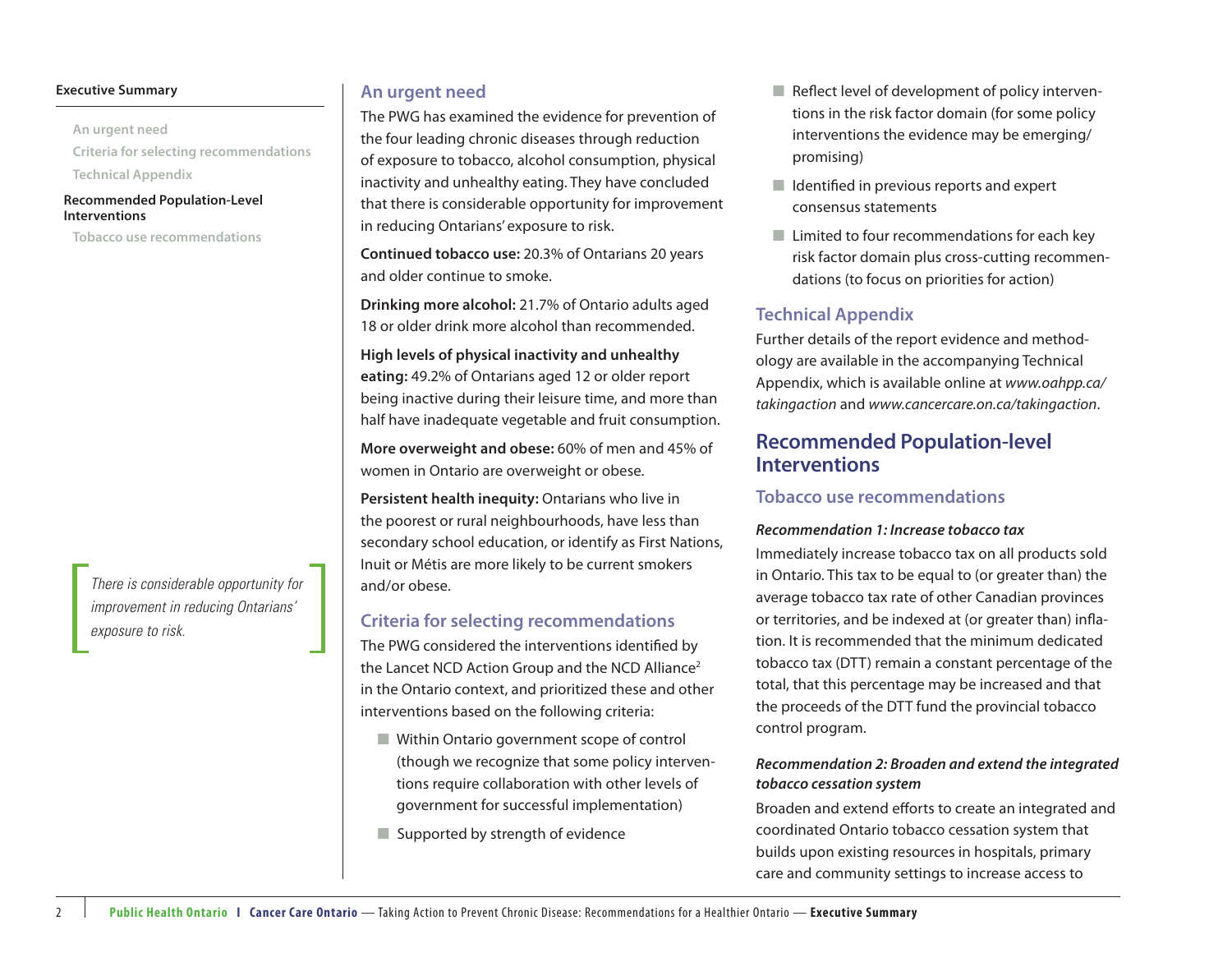cessation treatment and services for all tobacco users regardless of age or background.

#### *Recommendation 3: Implement a sustained social marketing campaign*

Implement a sustained social marketing campaign that motivates tobacco users to quit, and informs tobacco users of the dangers of all types of tobacco use, and the different options and resources available within Ontario for becoming tobacco-free.

#### *Recommendation 4: Ban smoking on bar and restaurant patios*

Amend the Smoke-Free Ontario Act to include the prohibition of smoking on unenclosed bar and restaurant patios (including a buffer zone of nine metres from the perimeter of the patio).

#### **Alcohol consumption recommendations**

#### *Recommendation 5: Maintain and reinforce socially responsible pricing*

Maintain and reinforce the socially responsible pricing of alcohol by:

- **a)** Establishing minimum pricing per standard drink across all alcoholic beverages indexed to inflation
- **b)** Maintaining average prices at or above the consumer price index
- **c)** Adopting disincentive pricing policies for higher alcohol content beverages to create disincentives for the production and consumption of higherstrength alcoholic beverages, and to reduce the overall per capita level consumption of ethyl alcohol

#### *Recommendation 6: Ensure effective controls on alcohol availability*

Control the overall risk of exposure to alcohol by:

- **a)** Ensuring that there is no increase in hours of sale
- **b)** Ensuring that the overall population density of on- and off -premise outlets per capita does not increase
- **c**) Not undertaking further privatization of "offpremise" alcohol retail sales in Ontario

#### *Recommendation 7: Strengthen targeted controls on alcohol marketing and promotion*

Adopt targeted control policies on alcohol advertising and marketing, especially marketing efforts adopting a "lifestyle promotion" approach to alcohol consumption, marketing targeting youth or high-risk drinkers, or marketing efforts encouraging high-risk drinking.

#### *Recommendation 8: Increase access to brief counselling interventions*

Increase access to brief counselling interventions for moderate to high-risk drinkers, including underage drinkers, via clinics, primary health care services, hospitals, university health care services, workplaces and the Internet.

#### **Physical activity recommendations**

*Recommendation 9: Require physical education credits* Require students to earn a physical education credit in every grade from 9 to 12 to achieve high school graduation.

#### **Executive Summary**

#### **Recommended Population-Level Interventions**

**Alcohol consumption recommendations**

**Physical activity recommendations**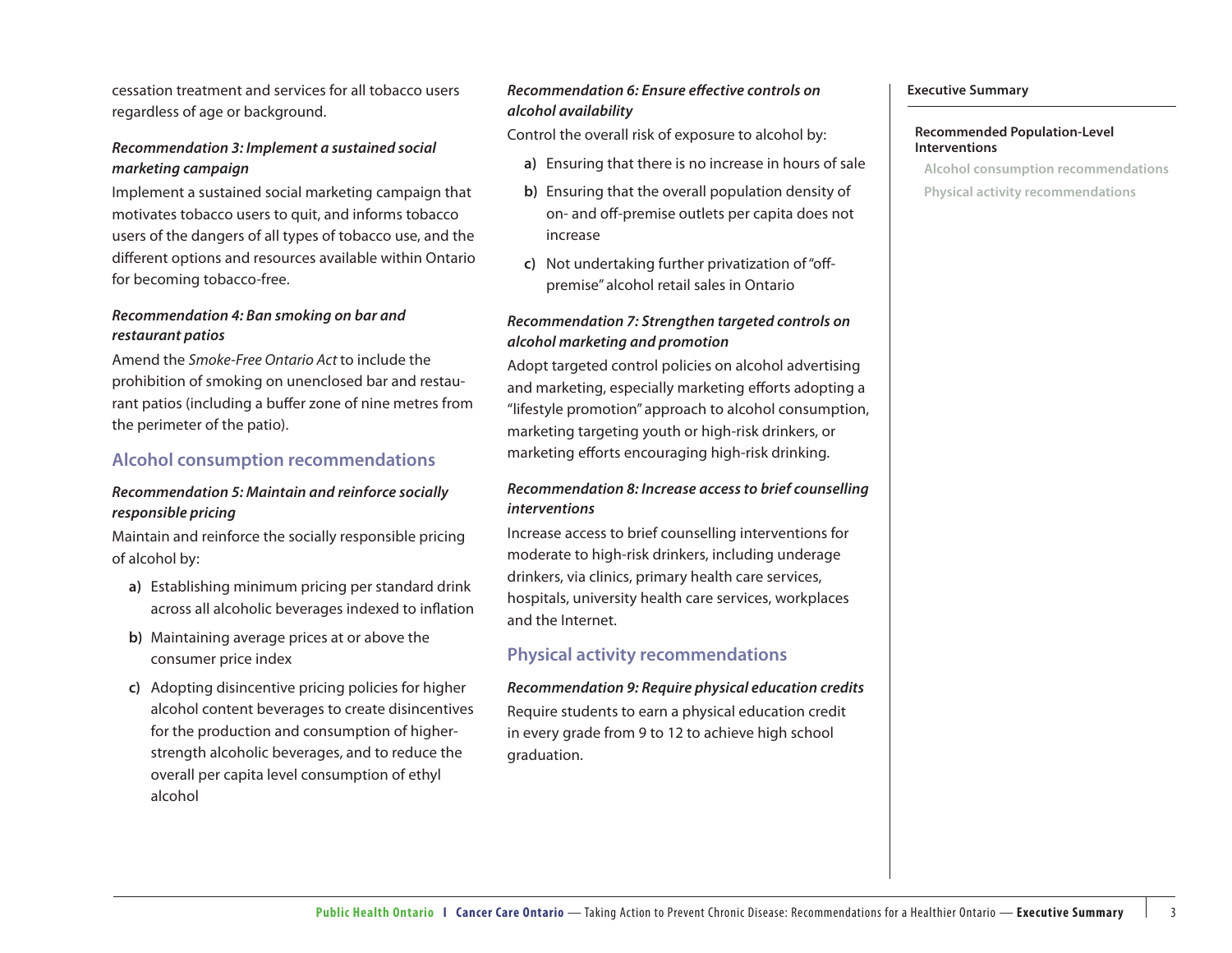#### **Executive Summary**

4

#### **Recommended Population-Level Interventions**

**Healthy eating recommendations Capacity-building recommendations**

#### *Recommendation 10: Evaluate daily physical activity*

Evaluate the implementation, feasibility and quality of the daily physical activity policy in Ontario elementary schools, and address the need for continued implementation.

#### *Recommendation 11: Support active transportation*

Strengthen the Planning Act Provincial Policy Statement on active transportation, and provide dedicated funding to municipalities for building walking and cycling infrastructure.

#### *Recommendation 12: Provide leadership through workplace physical activity policy*

Provide leadership as a model employer by developing, implementing and evaluating a workplace-based policy to increase physical activity participation among employees.

#### **Healthy eating recommendations**

#### *Recommendation 13: Create an Ontario food and nutrition strategy*

Implement a whole-of-government, coordinated and comprehensive food and nutrition strategy for Ontario.

#### *Recommendation 14: Include compulsory food skills in curricula*

Include the development of food skills as a compulsory component of elementary and secondary curricula, preparing children and youth to be competent in food preparation.

#### *Recommendation 15: Support healthy eating in publicly funded institutions*

Implement evidence-informed food and nutrition policies that promote healthy eating in provincial workplaces and provincially funded institutions.

#### *Recommendation 16: Implement mandatory menu labelling in food service operations*

Require mandatory menu labelling of food and beverages to be visible at point-of-purchase in all large-scale food service operations in Ontario.

#### **Capacity-building recommendations**

#### *Recommendation 17: Adopt a whole-of-government approach*

Adopt a whole-of-government approach for the primary prevention of chronic disease. This approach would guide goal and objective setting, policy and program planning, performance monitoring and accountability, and coordination and management of partner relationships, and include:

- **a)** Identifying a dedicated ministerial and senior public service lead with sufficient authority to coordinate activities between sectors and levels of government for the improvement of health $3$
- **b)** Developing a comprehensive, multi-level health promotion and chronic disease prevention strategy for Ontario with goals, objectives and measurable outcomes
- **c)** Exploring legislation mandating health-impact assessments for all laws and regulations
- **d)** Supporting innovation and action at the local level and disseminating lessons learned across the province
- **e)** Proactively participating at federal/provincial/ territorial tables to support the application of evidence-informed action federally and across the country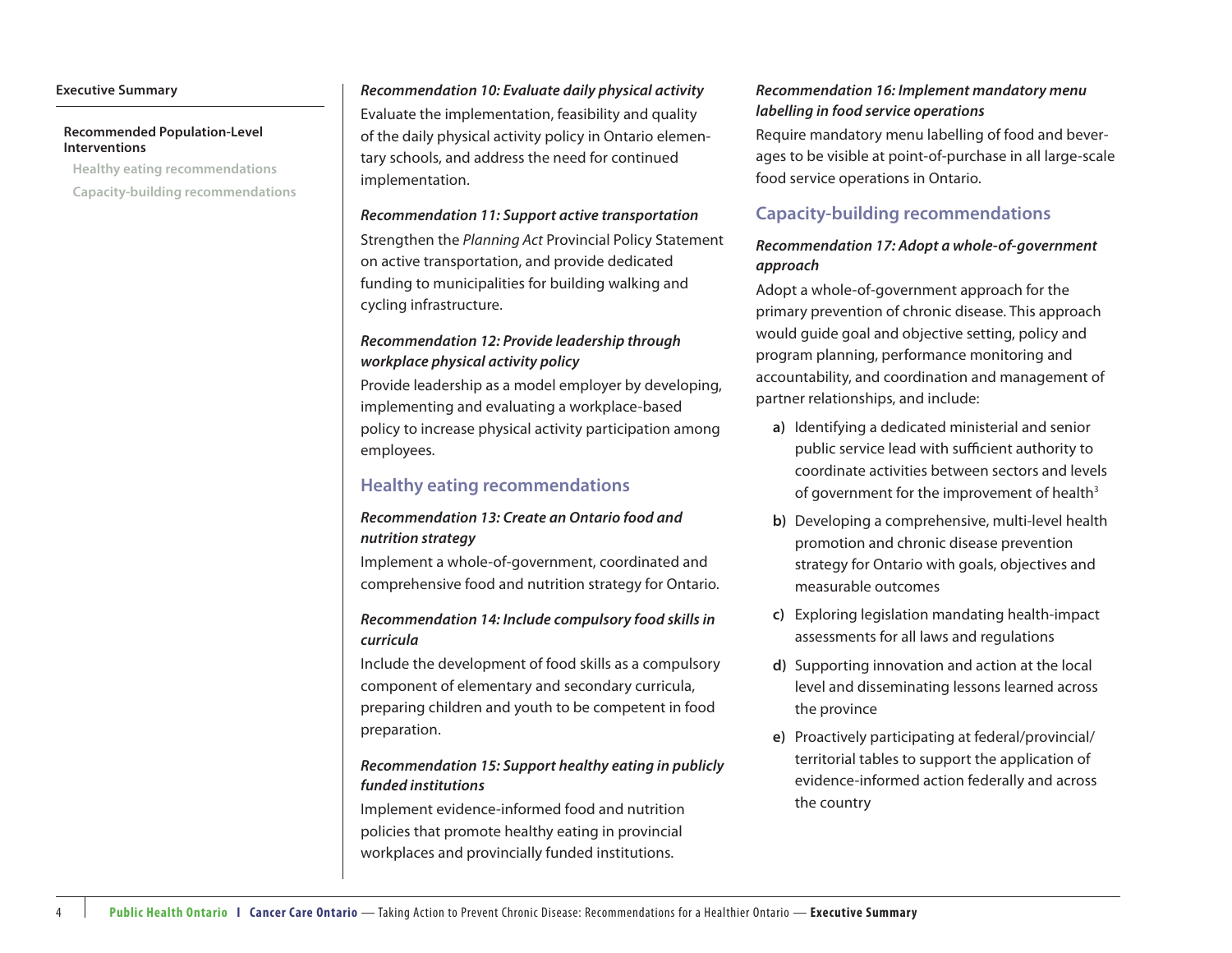#### *Recommendation 18: Improve measurement, increase accountability*

Create a coordinated, province-wide, population health assessment and surveillance system to provide complete, timely, continuous and accurate data essential for the planning, delivery and evaluation of policies and programs aimed at reducing the burden of chronic diseases and related risk factors.

#### *Recommendation 19: Connect knowledge with practice*

Build capacity for delivering effective chronic disease prevention interventions.

#### *Recommendation 20: Implement a coordinated health communications campaign*

Implement and sustain an evidence-based, comprehensive, integrated and coordinated chronic disease prevention communications campaign that builds upon existing campaigns in Ontario.

#### **Health equity recommendations**

#### *Recommendation 21: Reduce health inequities*

Reduce health inequities by ensuring that actions taken to address chronic diseases and their associated risk factors recognize the higher burden of disease experienced by some sub-populations in Ontario. To be successful, this requires:

- **a)** Ensuring that provincial data collection systems adequately identify and assess disparities in exposure to risk factors and the burden of disease among sub-populations in Ontario
- **b)** Focusing greater attention on addressing the upstream determinants of health for these groups
- **c)** Conducting health equity impact assessments (HEIA) prior to program and policy implementation to capture—and enable planning to mitigate—the differential impact of interventions on sub-populations

#### *Recommendation 22: Address First Nations, Inuit and Métis health*

Ensure that the actions taken to address risk factors associated with chronic diseases consider the barriers to health faced by First Nations, Inuit and Métis in Ontario.

#### **Executive Summary**

#### **Recommended Population-Level Interventions**

**Health equity recommendations**